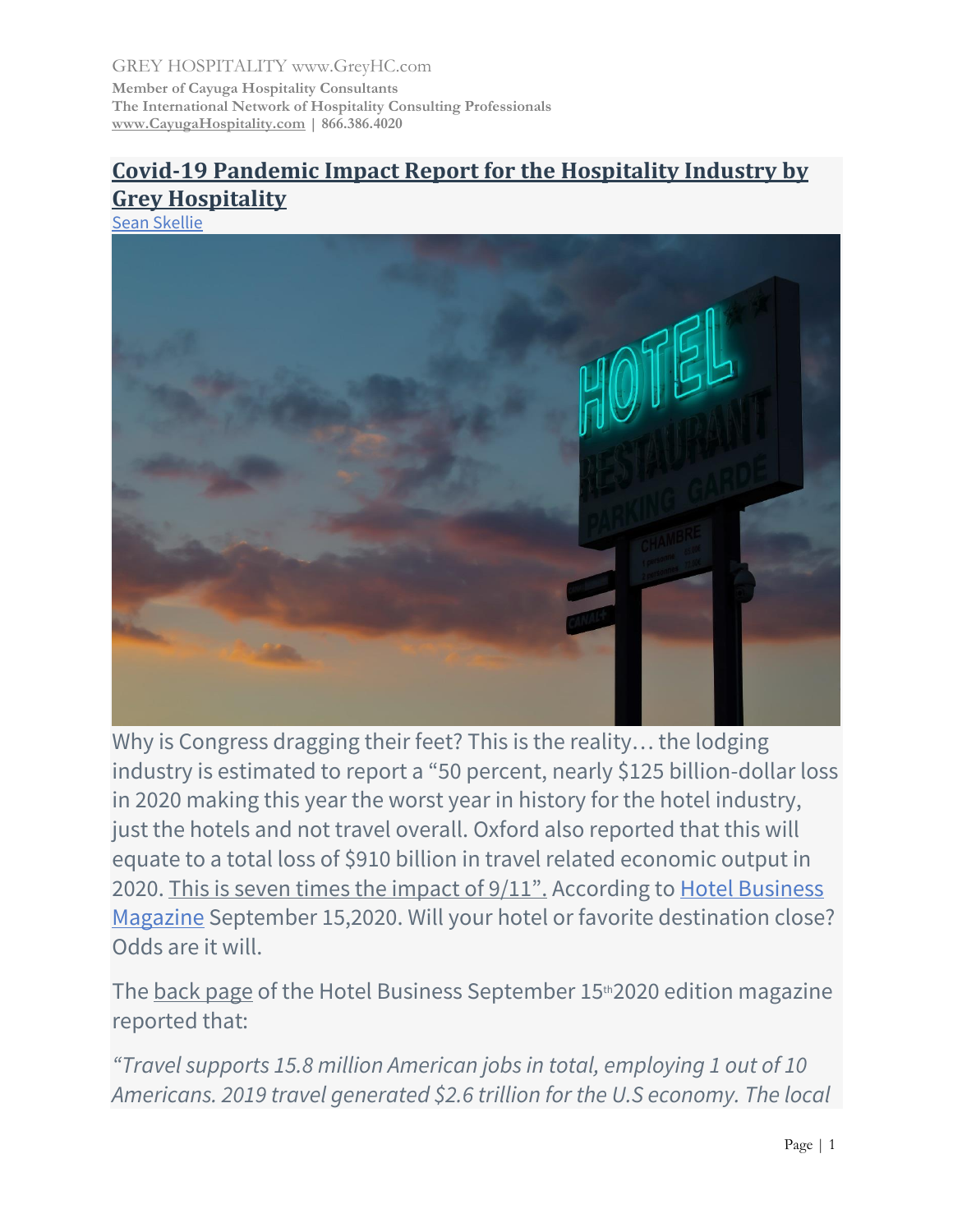*impact is 70 percent to local communities (in traveler related spending) in transportation, food and beverage (retail). The failure of our (Nations) hotels can (and will) have a massive ripple effect on our country's economy."*

This is our new reality and needs to make headlines not the back page. Please share and encourage Congress to support the industry, before it's too late.

In review…there is no doubt that March and April of 2020 presented some of the toughest times for the hospitality industry- EVER- affecting hotels, restaurants, OTA's, travel consortia, airlines and cruise lines. Hit hard by the COVID-19 pandemic, the industry has been knocked down, but not out. Today's outlook is still grim as winter approaches despite travel peaks in many markets in the summer. The worst is still to come, unfortunately.

Recently, June, July and August of 2020, travel trends show some positive results in demand (or increased occupancy) efforts from pent up demand in leisure segment due to summer wants in travel and individuals distraught from safer at home isolation. But winter is coming. How long will this last is unsure as increased cases in Covid-19 spread like summer wildfires and travel is banned by neighboring cities throughout the country.

Long-term recovery will come, but when and in what shape is uncertain due to changes in the way individuals and companies were forced to conduct business amidst the social distancing order and quarantine measures nationally implemented. Understanding the current situation and industry data will allow us to project what a recovery might look like, when they might appear, and what are the benchmarks of improvement.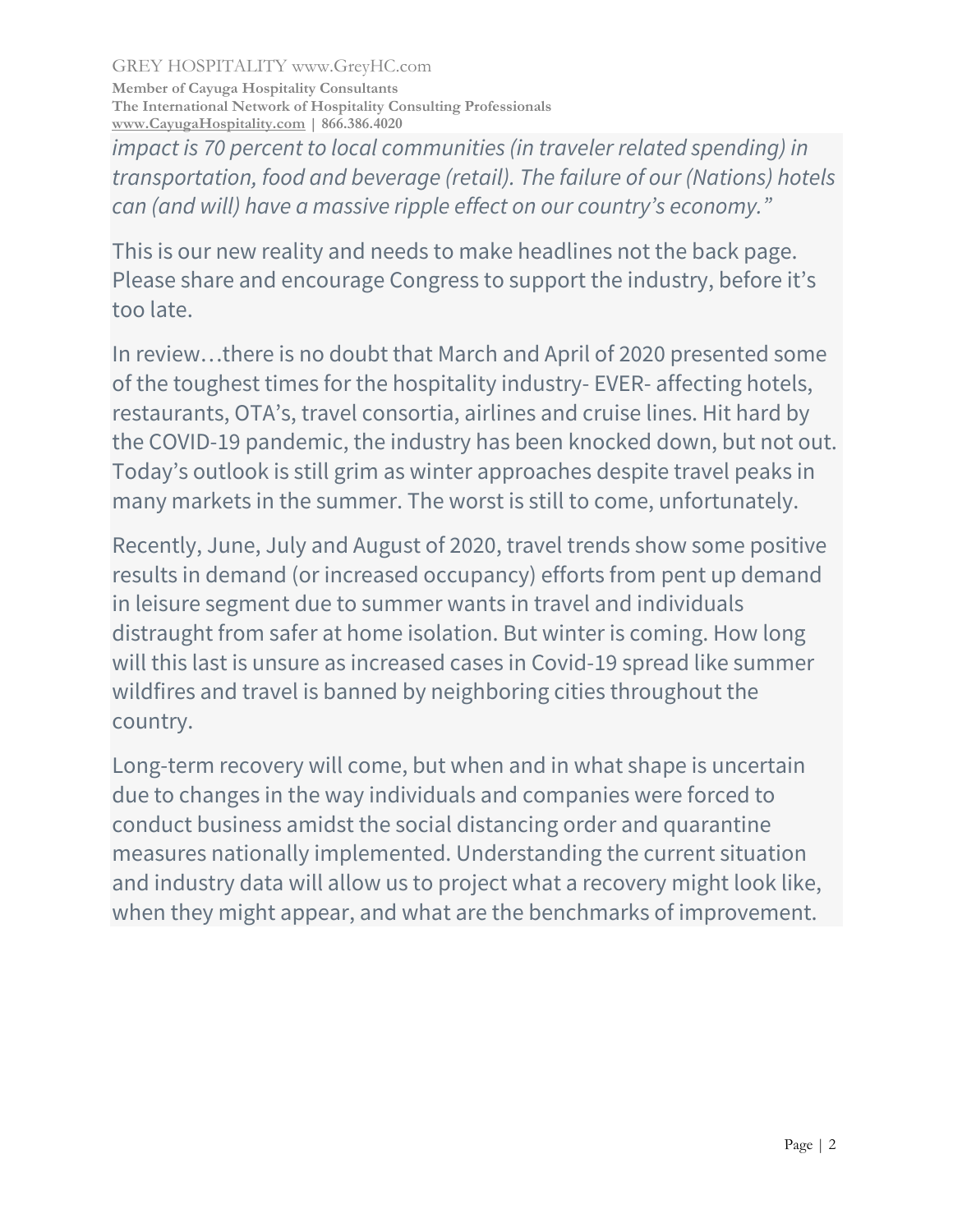# **Global Impact to the Hospitality Industry**

The following quick review of Global Tourism:

- The World Travel and Tourism Council (WT&TC) has warned the COVID-19 pandemic will impact nearly 50 million jobs worldwide in the travel and tourism industry. (with Asia impacted the worst at 30 million lost jobs) and more than 20 million in the US.
- Over 40 airlines around the world temporarily grounding their entire fleets, and many major carriers canceling more than 90 percent of scheduled flights
- The TSA reported 95 percent reduction in US Travel in early April and still today fluctuate almost weekly as virus cases are reported.
- Once the outbreak is over, it could take up to 12 months for the industry to recover (changing weekly by STR)
- In late March, the International Air Transport Association estimated lost revenue from the coronavirus will exceed \$250 billion in 2020 and urged governments to offer immediate financial support to the industry
- The tourism industry currently accounts for 10% of global GDP

The coronavirus epidemic is expected to affect up to 50 million jobs in the global travel and tourism sector at risk, with travel likely to slump by a quarter this year, Asia being the most affected continent, the WT & TC reported. Around 850,000 people travel each month from Europe to the United States, equivalent to a \$3.4 billion monthly contribution to the U.S. economy. Of the 50 million jobs that could be lost, around 30 million would be in Asia, 7 million in Europe, 5+ million in the Americas and the rest in other continents.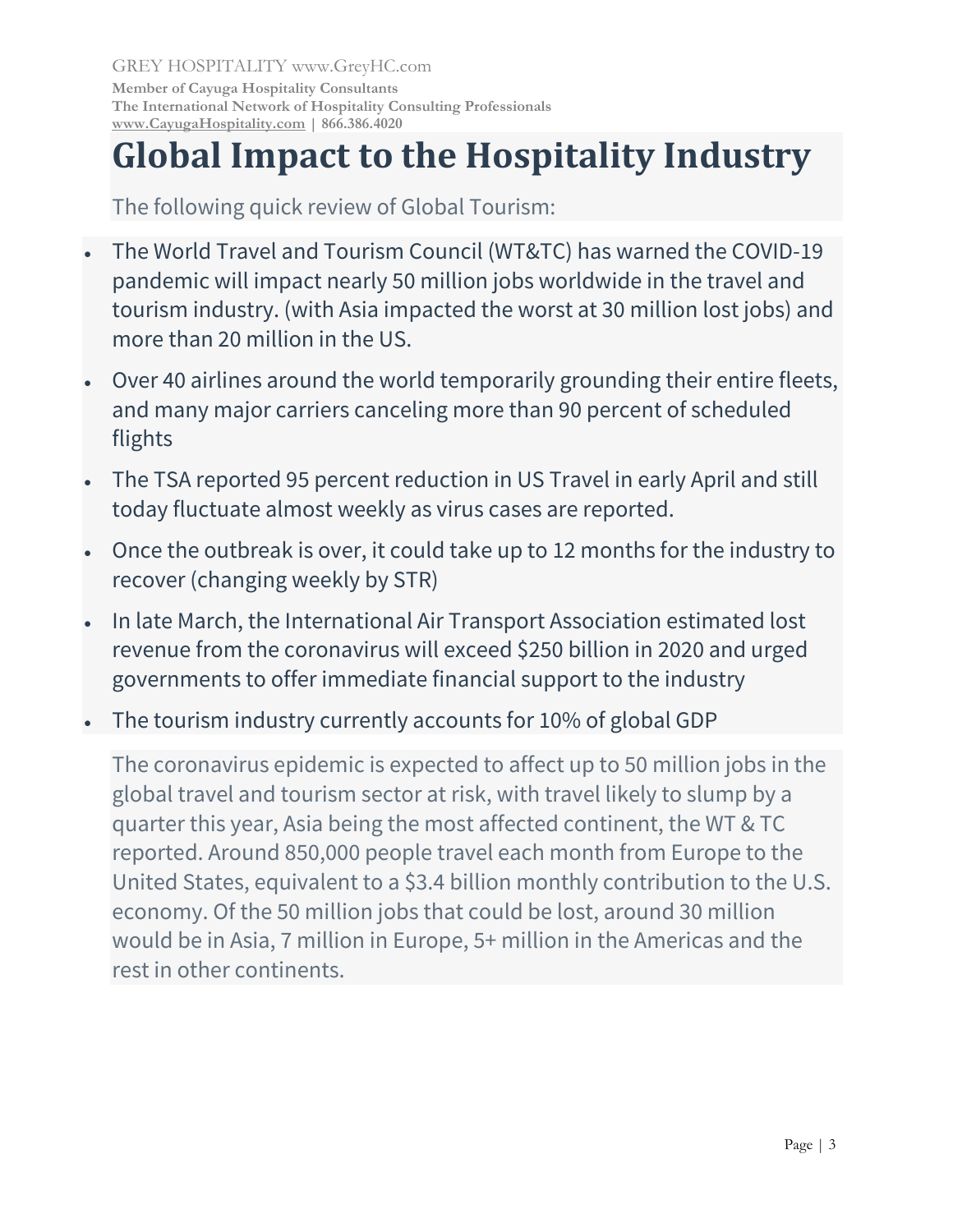# **Airline Impact**

The transport association said today's crisis is far worse and more widespread than after 9/11, when U.S. airlines lost approximately \$19.6 billion in revenue in 2001-2002. After the terrorist attacks, the U.S. government provided \$15 billion to airlines in compensation and loan guarantees.

# **Restaurants, Events & Travel Impact**

Key Findings from the **[Travel Intentions Pulse Survey \(TIPS\): Impact of](https://www.mmgyintel.com/travel-intentions-pulse-survey-tips-impact-covid-19)  COVID-19** [published from March 27 to September 9, 2020](https://www.mmgyintel.com/travel-intentions-pulse-survey-tips-impact-covid-19)

U.S. Travel Association- Latest Release

Research by MMGY Travel Intelligence (Source: MMGY Travel Intelligence)

The U.S. Travel Association has commissioned an ongoing survey to monitor the impact of COVID-19 on U.S. travelers. The online survey is conducted bi-weekly among 1,200 to 1,500 U.S. residents who have taken an overnight trip for either business or leisure in the past 12 months.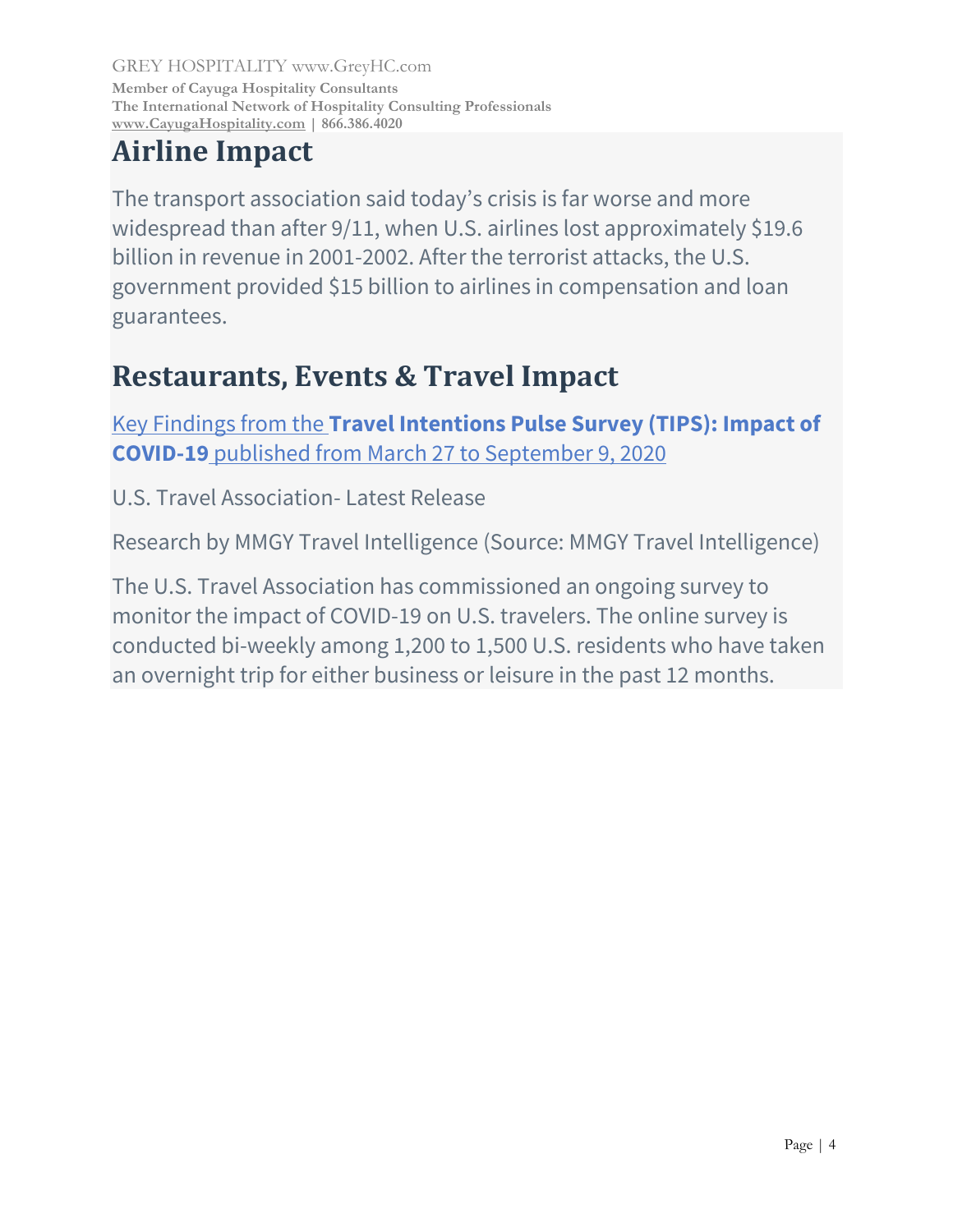- The likelihood of taking a leisure trip in the next 6 months is the highest it has been since the survey's inception in mid-March, with 42% (top-2-box %) reporting they are at least somewhat likely to do so, up from 38%
- Travelers feel safest now in personal vehicles and likelihood to travel by personal car during the next six months was the highest it's been since the pandemic started, with three-quarters (75%) indicating they plan to do so. Almost two in five (39%) are willing to drive 300 miles or more (each way) for a leisure trip.
- The likelihood to take a domestic business trip during the next six months also increased, rising from 31% last month to 35% in the most recent results. Importantly, the percentage of business travelers who said they were not at all likely to take a business trip during the next six months declined significantly from 35% to just 25% this month.
- Travelers are just as concerned about family members contracting COVID-19 as they are about getting it themselves
- Younger travelers are more likely to worry more about others, but they are also concerned about their own health

Hospitality Impact August 2020- They asked the likelihood of doing each of the following activities in the next six months:

| Taking a domestic leisure trip        | 42%         |
|---------------------------------------|-------------|
| Taking a domestic business trip       | 35%         |
| Take an international leisure trip    | 18%         |
| Take an international business trip   | 17%         |
| Likelihood of staying in hotel/resort | 39%         |
| Stay in a vacation home/condo         | 28%         |
| Visit a park or beach                 | 48% and 40% |
| Visit a theme park                    | 19%         |
| Take a cruise                         | 14%         |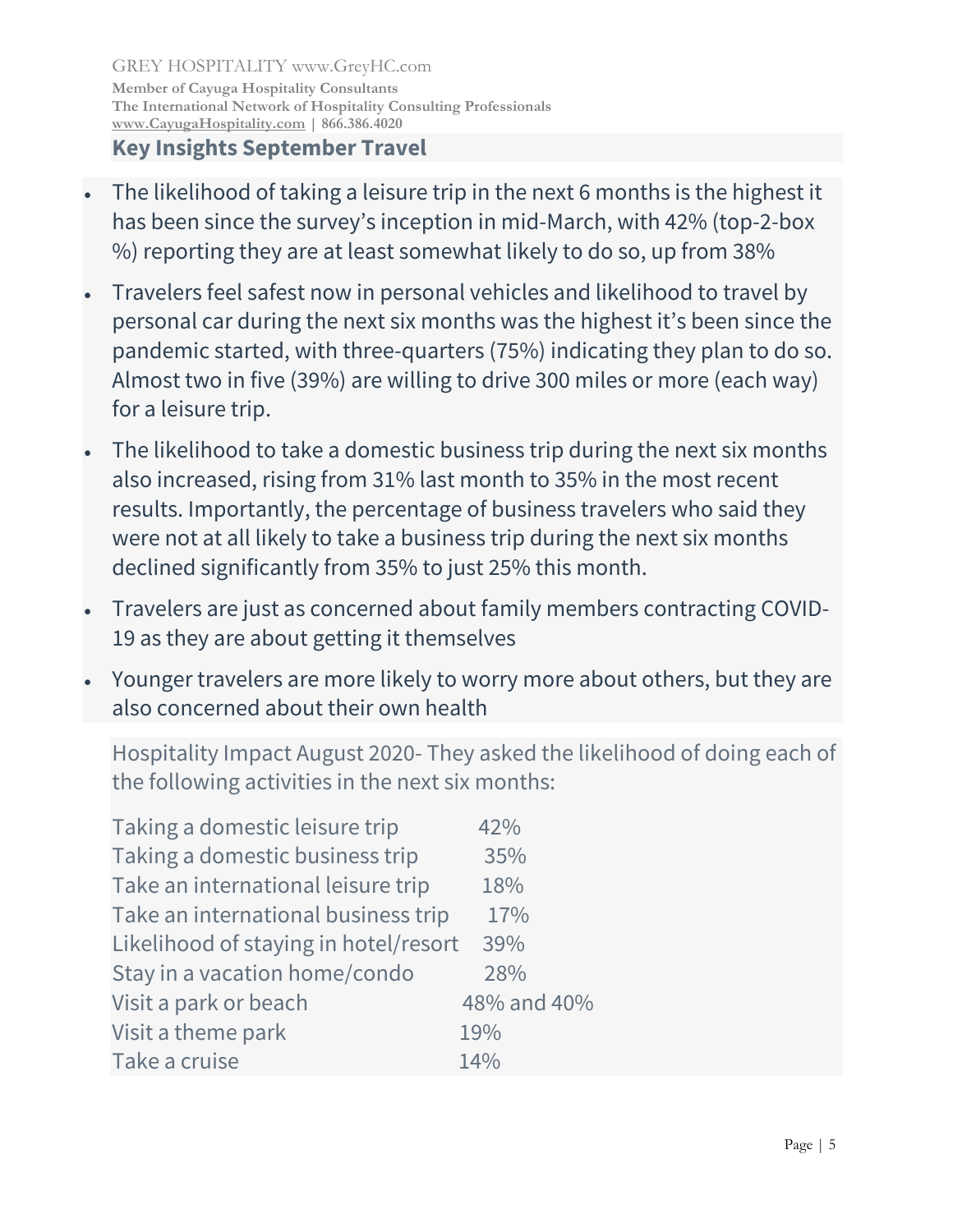Attend a business meeting/conference 18% Attend an off-site business meeting 21%

Travel by: Personal Car 75% Domestic flight 35% International flight 17% Bus/mass transit 16%

# **Hotels Impact**

No travel, no occupancy, no meals- is where we started in March/April. Today this is somewhat true but is more market and segment driven. The hospitality industry is changing almost weekly in both expectations of travelers and the offerings available at facilities. According to the [American Hotel & Lodging Industry State of the Hotel Industry](https://www.ahla.com/sites/default/files/State%20of%20the%20Industry.pdf)  [Analysis](https://www.ahla.com/sites/default/files/State%20of%20the%20Industry.pdf) dated August 31<sup>st</sup> 2020 nearly 5 out of 10 employees are still not working and the industry sector is down 4.3 million jobs; 65 percent of remain at or below 50 percent occupancy; only 33 percent of Americans say they have traveled overnight for leisure or vacation since March of 2020 and only 38 percent say they are likely to travel by the end of the year.

City center major U.S urban markets are hit the hardest based on occupancy levels mostly in the 30 percent range due to lack of group and meetings travel, extremely weak corporate segment, government travel restrictions, civil unrest, and general anxiety due to social and pandemic publicity and media.

As a result of the COVID-19 pandemic and, more directly, the global ban on travel and rapidly expanding social distancing requirements, travel limitations and the governmental National and State stay-home orders brought travel to a halt at a time when spring break was upon the U.S in early 2020.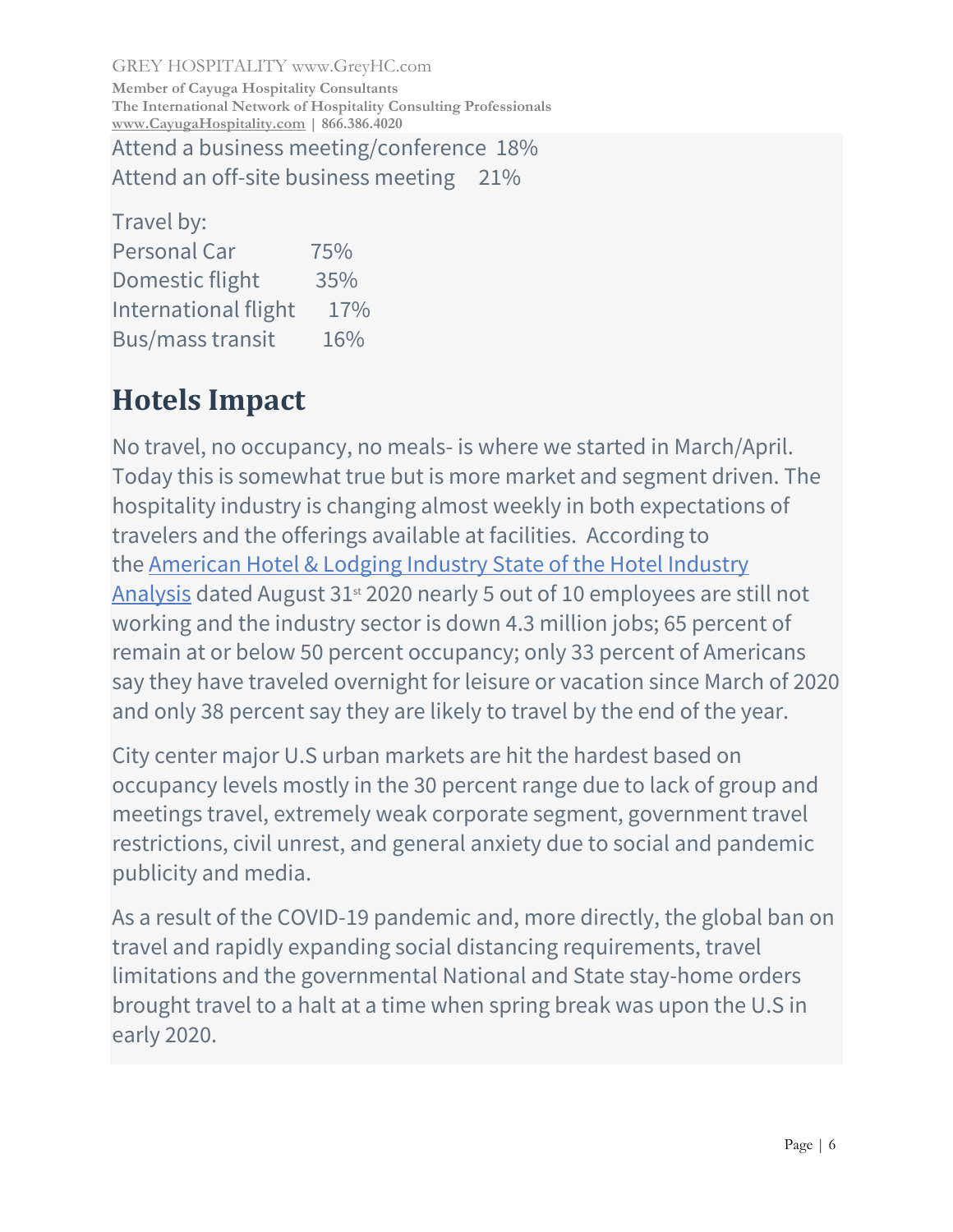As an attempt to offer a level of normality at a time of crisis, most fullservice restaurants are operating at small fractions of capacity including increased delivery and curb side pickup of food, beverage and alcoholic concoctions.

American Express reported 50 percent of consumers agree that contactless is safer for personal health than using cash or inserting or swiping a card and hotels and restaurants need to be prepared as the retailers are setting the standard. (Based on comparison to findings from the 2019 American Express Digital Payments Survey). I assume if the survey were to be taken today the percentage would be much closer to 100 percent in agreement of touchless merchandizing or contactless Cards.

Some owners and franchises didn't want to expose employees to potential risk and closed entirely—either as a result of government order (like restaurants in hotels) to preserve cash flows due to lost business while waiting to see what relief the government might assist with in late mid-March 2020.

Early March saw hotels closed due to national social distancing requirements and limitations on group gatherings of 10 or more keeping most guest rooms and meeting rooms empty. Some communities and cities have banned hotels (which has never been seen historically) during spring break to limit exposure. As a result, many hoteliers both large and small have elected to close their doors due to lack of travelers. Who did remain open? STR reported the largest impact of travel segment or class were hotel in the Midscale to Luxury segments reporting single digit occupancy as a class.

Economy and Midscale hotels continue to support the industry. Grey Hospitality has been participating with STR and tracking the weekly effect of the global pandemic and its impact on the industry.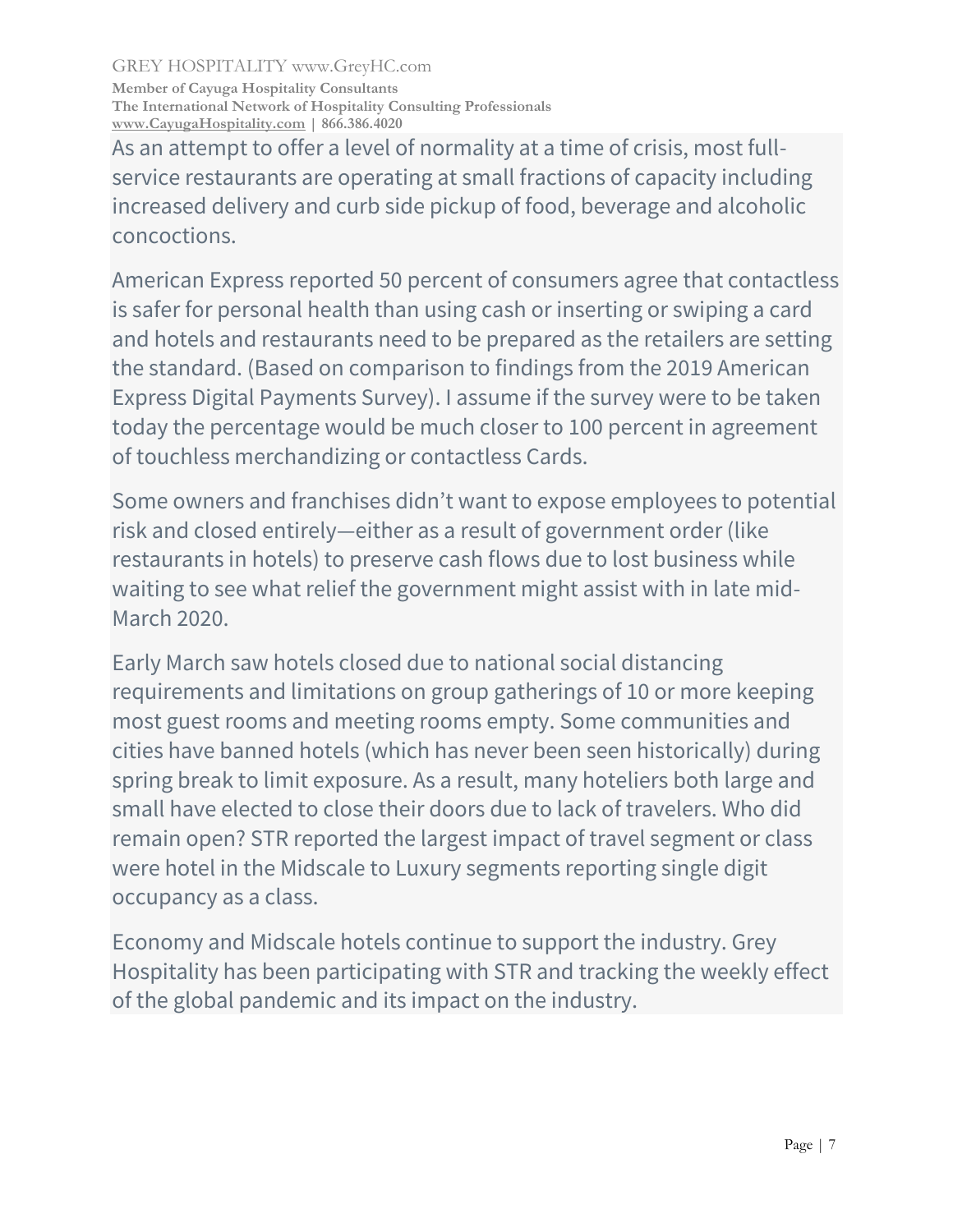According to [Oxford Economics,](https://www.ahla.com/oxford-economics-study-0) a leader in global forecasting and quantitative analysis, "the lodging industry is estimated to report a 50 percent, nearly \$125 billion-dollar loss in 2020 making this year the worst year in history for the hotel industry, just the hotels and not travel overall. Oxford also reported that this will equate to a total loss of \$910 billion in travel related economic output in 2020. This is seven times the impact of 9/11."

As for the state of the industry many hoteliers and consultants turn to STR for monthly performance trends and signs of national recovery. The following information has been released by [STR](https://str.com/data-insights/news/press-releases) and documents the industry recovery monthly over the pandemic.

# Month by Month Comparison by STR

## **August 2020- Actual Results STR**

The U.S. hotel industry's metrics improved slightly in August from the previous month, according to the latest data from STR. Compared to August 2019, occupancy was down 31.7 percent to 48.6 percent, average daily rate was down 22.8 percent to \$102.46 and revenue per available room was down 47.3 percent to \$49.83.

The absolute occupancy level was the lowest for any August on record in the U.S., but all three key performance metrics were up from July levels. Recent September weekly data shows occupancy just below 50 percent due to a slight decrease in demand.

Among the top 25 markets, Oahu Island in Hawaii experienced the steepest drop in occupancy, down 69.9 percent to 26.8 percent, and the largest decrease in RevPAR—down 81.4 percent to \$42.13.

San Francisco/San Mateo in California posted the steepest decline in ADR, down 50.1 percent to \$123.23.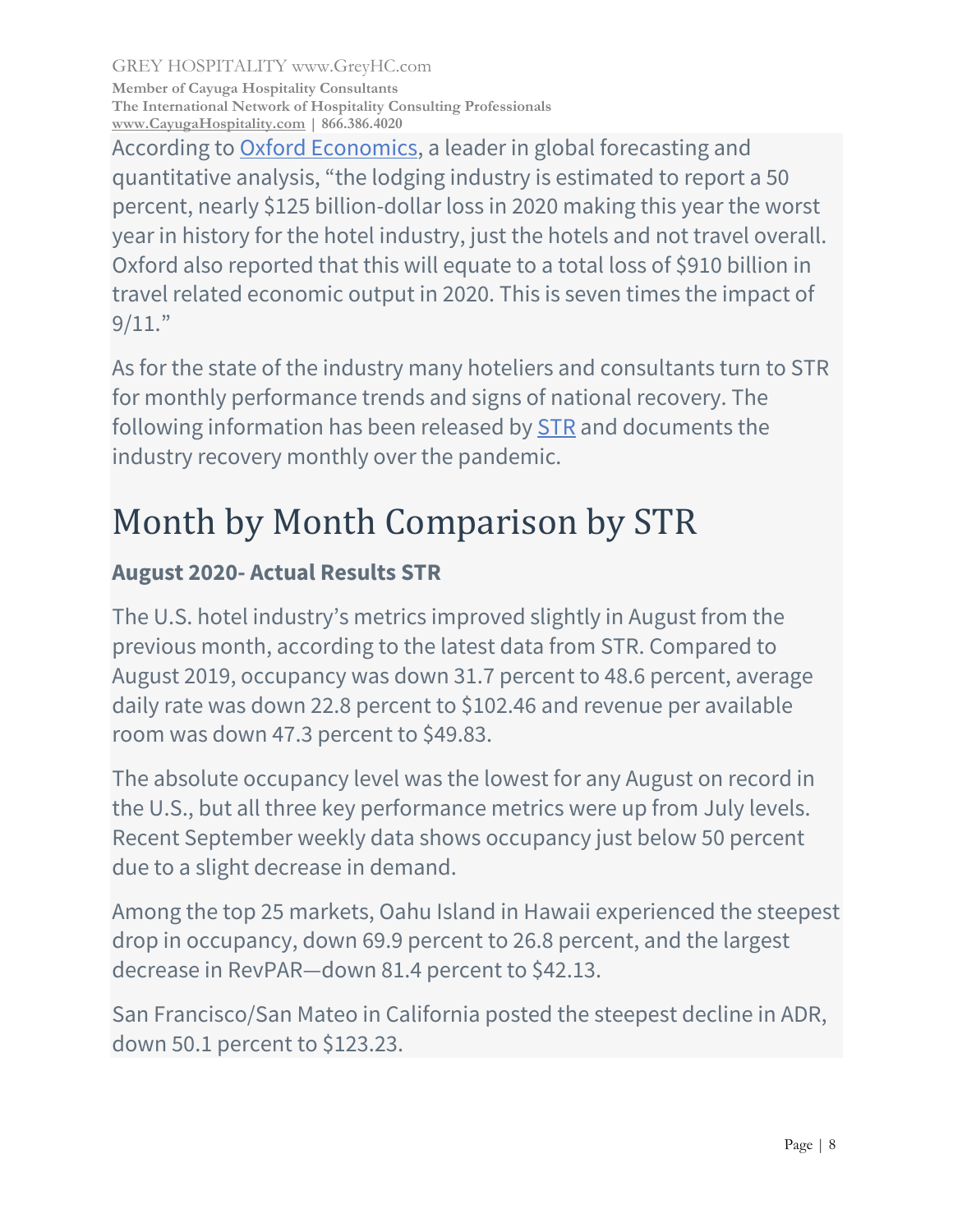#### **July 2020- Actual Results STR**

In a year-over-year comparison with July 2019, the industry reported GOPPAR was down 93.3 percent to \$5.74; total revenue per available room was down 74.1 percent to \$60.04; earnings before interest, taxes, depreciation and amortization were down 115.1 percent to -\$9.24; and labor costs were down 64.8 percent to \$28.46.

*"As the industry inched closer to 50 percent occupancy, we saw continued incremental improvement in the subsequent profitability metrics," said [Raquel Ortiz, STR](https://www.hotelmanagement.net/operate/str-u-s-hotels-reported-positive-goppar-july)'s assistant director of financial performance. "We are, of course, nowhere near pre-pandemic levels, but there were additional encouraging signs in positive GOPPAR for full-service hotels and six major markets."*

#### **June 2020- Actual Results STR**

Due to the impact of the COVID-19 pandemic, the U.S. hotel industry showed slightly higher performance in June 2020, according to data from STR. This is likely to diminish in July with the resurgence of cases nationally and in key travel markets.

In a year-over-year comparison with June 2019, the industry recorded the following:

- Occupancy: decreased by -42.5 percent to 42.2 percent overall
- Average daily rate (ADR): decreased by -31.5 percent to US \$92.15
- Revenue per available room (RevPAR): decreased by -60.6 percent to US \$38.88

The occupancy and RevPAR levels reported in June of 2020 were the lowest reported results of any June on record according to STR.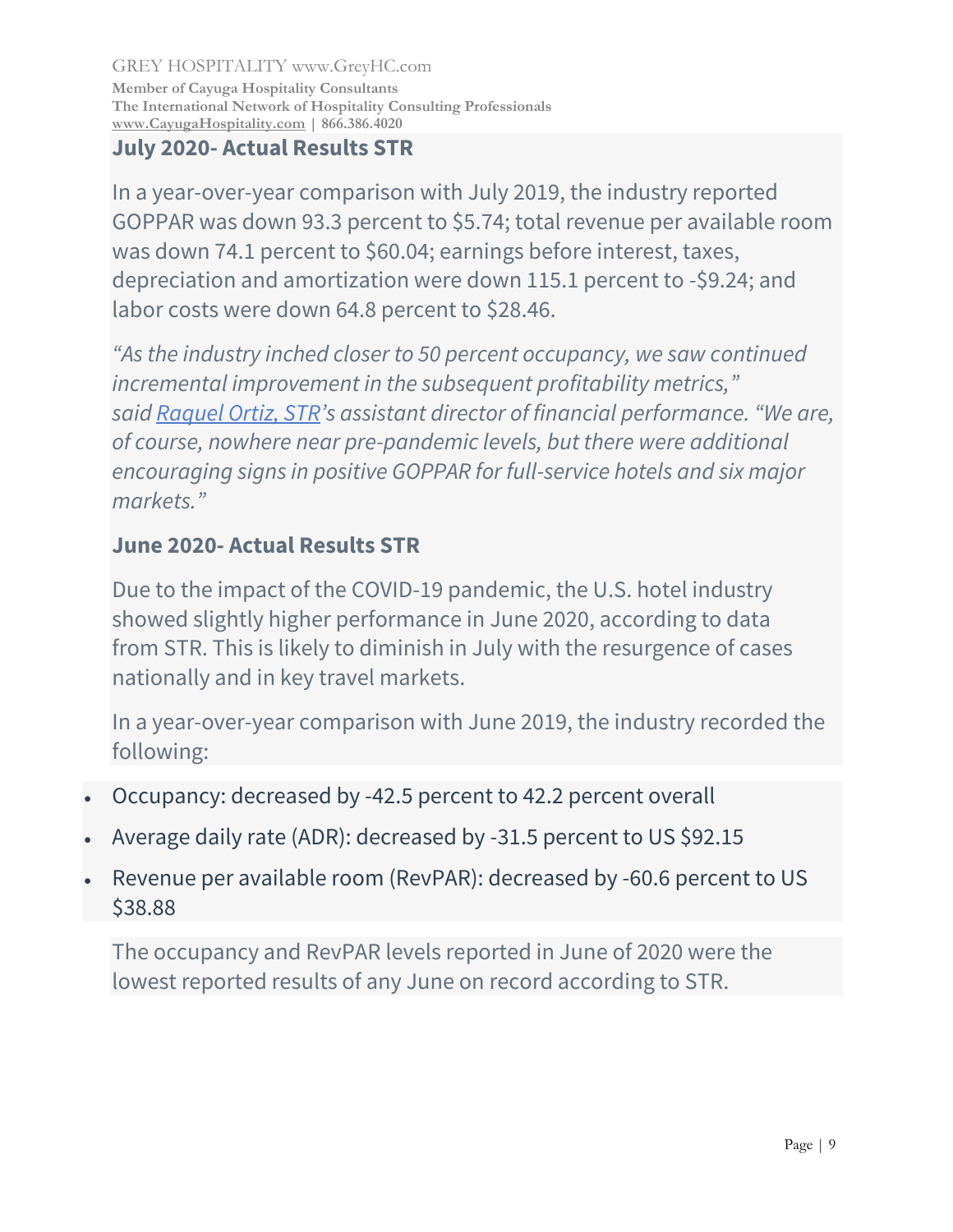#### **May 2020- Actual Results STR**

Due to the impact of the COVID-19 pandemic, the U.S. hotel industry showed continued lower performance during May 2020, according to data from STR.

In a year-over-year comparison with May 2019, the industry recorded the following:

- Occupancy: decreased by -51.7 percent to 33.1 percent overall
- Average daily rate (ADR): decreased by -39.9 percent to US \$79.57
- Revenue per available room (RevPAR): decreased by -71.0 percent to US \$26.35

The absolute occupancy and RevPAR levels were the lowest for any May on record in the U.S., but all three key performance metrics were up from April levels. Recent weekly data shows occupancy above 40 percent due to a slow and steady rise in demand.

## **April 2020- Actual Results STR**

U.S. hotel gross operating profit per available room fell 116.9% during April 2020, according to the latest monthly P&L data release from STR.

In a year-over-year comparison with April 2019, the industry reported the following:

- GOP Per Available Room: -116.9% to US-\$17.98
- Total RevPAR: -92.9% to US\$17.39
- EBIDTA PAR: -140.2% to US-\$32.30
- LPAR (Labor Costs): -72.8% to US\$20.80

*"Whereas only the later portion of March was affected, April was the country's first full month in the COVID-19 world, and the impact on U.S. hotel profitability was historic," said [Joseph Rael, STR](https://str.com/press-release/str-us-hotel-profits-fell-116-point-9-in-april)'s senior director of financial performance. "occupancy levels hit the floor near the middle of the month,* 

Page |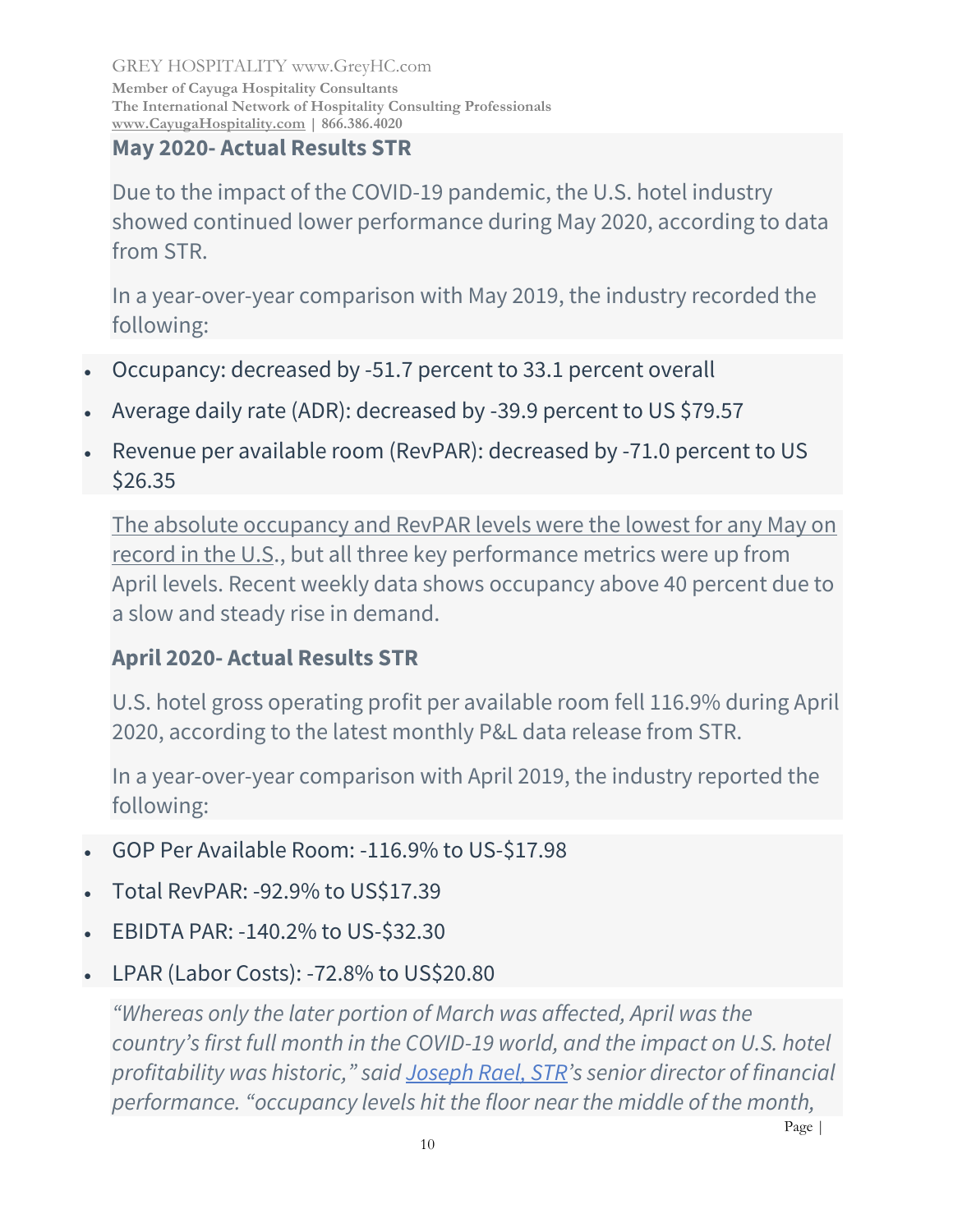*leaving many properties positioned to lose money by keeping their doors open. That led to more than 5,100 temporary closures around the country."*

Among top markets, Houston reported the steepest year-over-year GOPPAR decline (-135.3%), followed by Chicago (-134.6%) and San Francisco/San Mateo (-133.6%).

### **March 2020- Actual Results STR**

In a year-over-year comparison with March 2019, the industry posted the following:

- Occupancy: -42.3% to 39.4%
- Average daily rate (ADR): -16.5% to US\$110.66
- Revenue per available room (RevPAR): -51.9% to US\$43.54

Among the Top 25 Markets, San Francisco/San Mateo, California, experienced the steepest drop in occupancy (-62.2% to 30.2%), which resulted in the largest decrease in RevPAR (-72.3% to US\$55.42). The market also posted one of the largest declines in ADR (-26.6% to US\$183.68).

New Orleans, Louisiana, matched for the other steepest decrease in ADR (- 26.6% to US\$134.98).

# **Who is Traveling and Where?**

According to the [US Travel Association and MMGY Travel Intelligence](https://www.ustravel.org/sites/default/files/media_root/document/2020%20TIPS%20Wave%206%20-%20Summary%20Final.pdf?utm_source=MagnetMail&utm_medium=email&utm_content=7%2E16%2E20%20%2D%202020%20COVID%20Research%20Weekly&utm_campaign=ust) – in a nutshell it's not Corporate Travelers or the Group Segment; its leisure travel and mostly those by automobile where they feel safest. MMGY reported that:

• "Despite the nationwide increase in COVID-19 cases, consumers' concern about contracting the virus has not increased in the latest survey results…and may be the reason that the likelihood of taking a domestic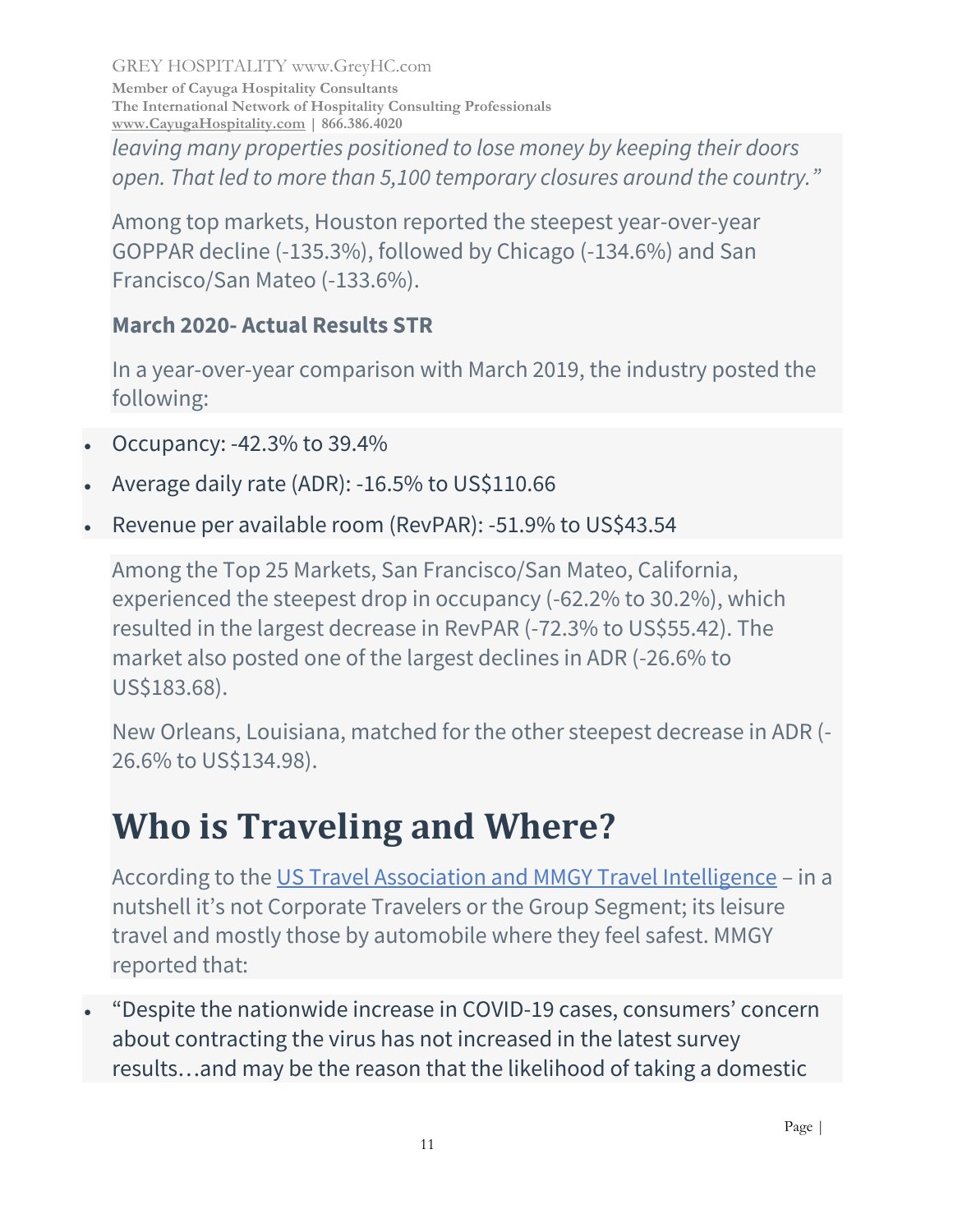leisure trip within the next six months remains at 40%. More than that (64%) say they expect to book a leisure trip within the next 6 months.

- Those that were already hesitant to travel, however, are becoming even more cautious. In the most recent survey, 21% indicate they are not at all likely to take a leisure trip in the next six months—up from just 13%
- The intent to take a domestic leisure trip remained constant, those expecting to travel for domestic business declined considerably. In the most recent survey, only one-third of confirmed business travelers indicated a likelihood to take a domestic business trip in the next six months—down from 40%"

#### **Past Demand Crisis Impact – Overview:**

STR has tracked data for the last 30 years and reports the impact of recent economic disruptions and the effect to the lodging industry.

2001- 2002 Recession from 9/11 there was a noted decline in RevPAR by an alarming 10 percent

2008 -The period of 2008-09 reported RevPAR down by 16.8 percent.

2002 – The 2002 SARS outbreak reported occupancy rate decline by a 26 percent in a comparison between the April-June quarter in 2002 and 2003.

The recession periods resulted in a slump in the consumer spending and leisure travels took the hardest hit. In addition, with increased number of furlough's, nearly no unnecessary business travel was realized.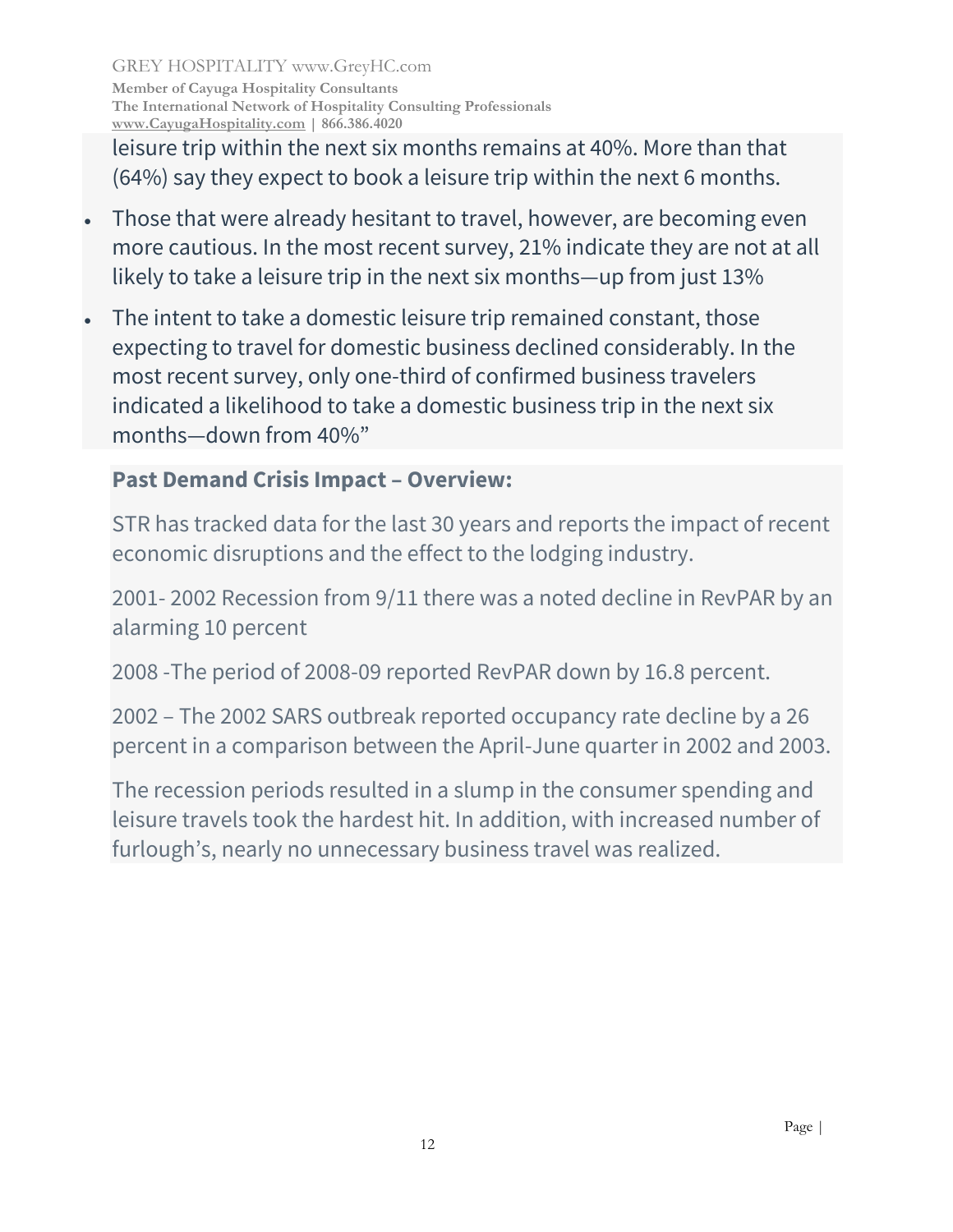# **Outlook for Lodging**

## **STR Current National Forecast:**

Given the Pandemic outbreak the March 30 baseline of KPI was forecasted:

|               | <b>2020 Forecast</b> | <b>2021 Forecast</b> |
|---------------|----------------------|----------------------|
| Supply        | $-14.9$              | $+15.6$              |
| Demand        | $-51.2$              | $+81.8$              |
| Occupancy     | $-42.6$              | $+57.3$              |
| <b>ADR</b>    | $-13.9$              | $+3.7$               |
| <b>RevPAR</b> | $-50.6$              | $+63.1$              |

As a benchmark in 2019 the U.S. hotels ran 66.1 percent occupancy, ADR \$131, RevPAR \$87.00

Currently 2020 is forecasted at 37.9 percent occupancy, ADR \$113 and \$43.00 RevPAR

Currently 2021 is forecasted at 59.7 percent occupancy, ADR \$117 and \$70.00 RevPAR

## **Key Points**

- Zero Base Travel Demand (new benchmark): STR defines this as when hotels and the industry have absolutely no demand in the U.S (business, leisure, or group); the lodging industry is still selling 1 million rooms a day and equates to approximately 21.6 percent occupancy. This has never been measured before the Covid-19 Pandemic. (Source: STR week ending April 9th, 2020)
- In this time of social distancing and safer at home STR reported in early April of 2020 21.6 percent of hotel were still occupied. It is estimated that essential workers are impacting the industry. Examples were medical and other essential workers staying close to critical employers or afraid to return home and logistics companies moving products across the country.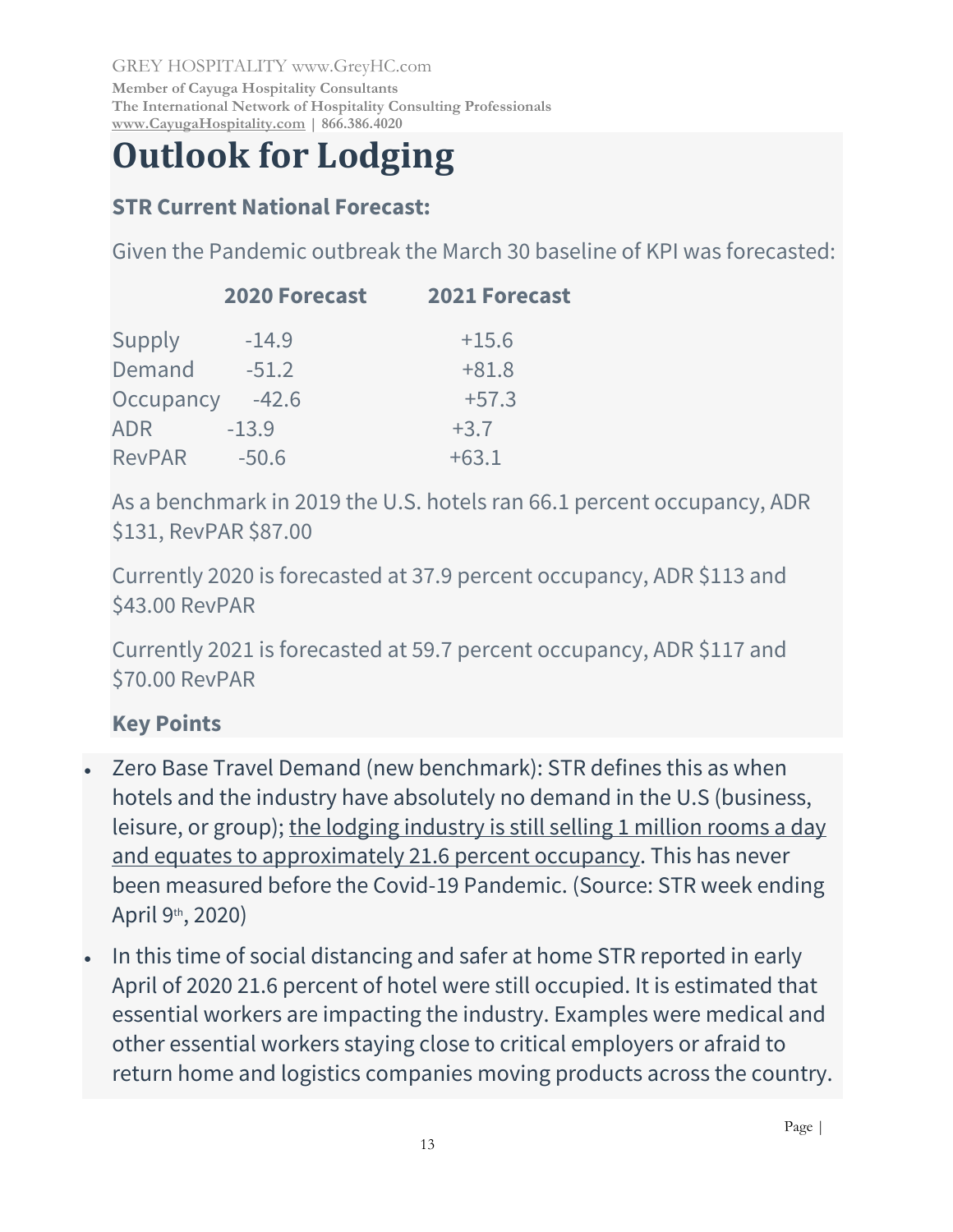- Market Class: those classifications of hotel performing the best or "less bad" (STR Quoted) were the Economy and Midscale segments at 20 to 30 percent, respectively.
- In March and April of 2020, the U.S. has experienced zero group demand across the country
- Early April 2020 STR reported that 12 percent of U.S. hotels (overall supply) were reported closed. This number is likely incorrect due to the fact owners and operators are not notifying STR of property closures and are encouraged to do so.
- Currently 2020 is forecasted at 37.9 percent occupancy, ADR \$113 and \$43.00 RevPAR
- Currently 2021 is forecasted at 59.7 percent occupancy, ADR \$117 and \$70.00 RevPAR

### **Conclusion**

Travel will again return but when and where is yet to be determined. Grey Hospitality and STR agree that first, and soon, the leisure traveler will return slowly. As summer results agree in many unique markets. This fall and the continued effects of social distancing and peak cold season, people will again begin to delay their exploration needs and likely pass on travel until summer of 2021. As travelers begin to travel it is likely they will stay local and in lesser populated destinations. We can agree that once popular destinations like New York City, Chicago, and San Francisco, historically top tourist destinations, will be very slow to recover given the Covid pandemic and social unrest. It is believed instead travelers will seek national parks, state parks, family resort homes or rental properties where family units are distanced from large groups as they did in the summer of 2020.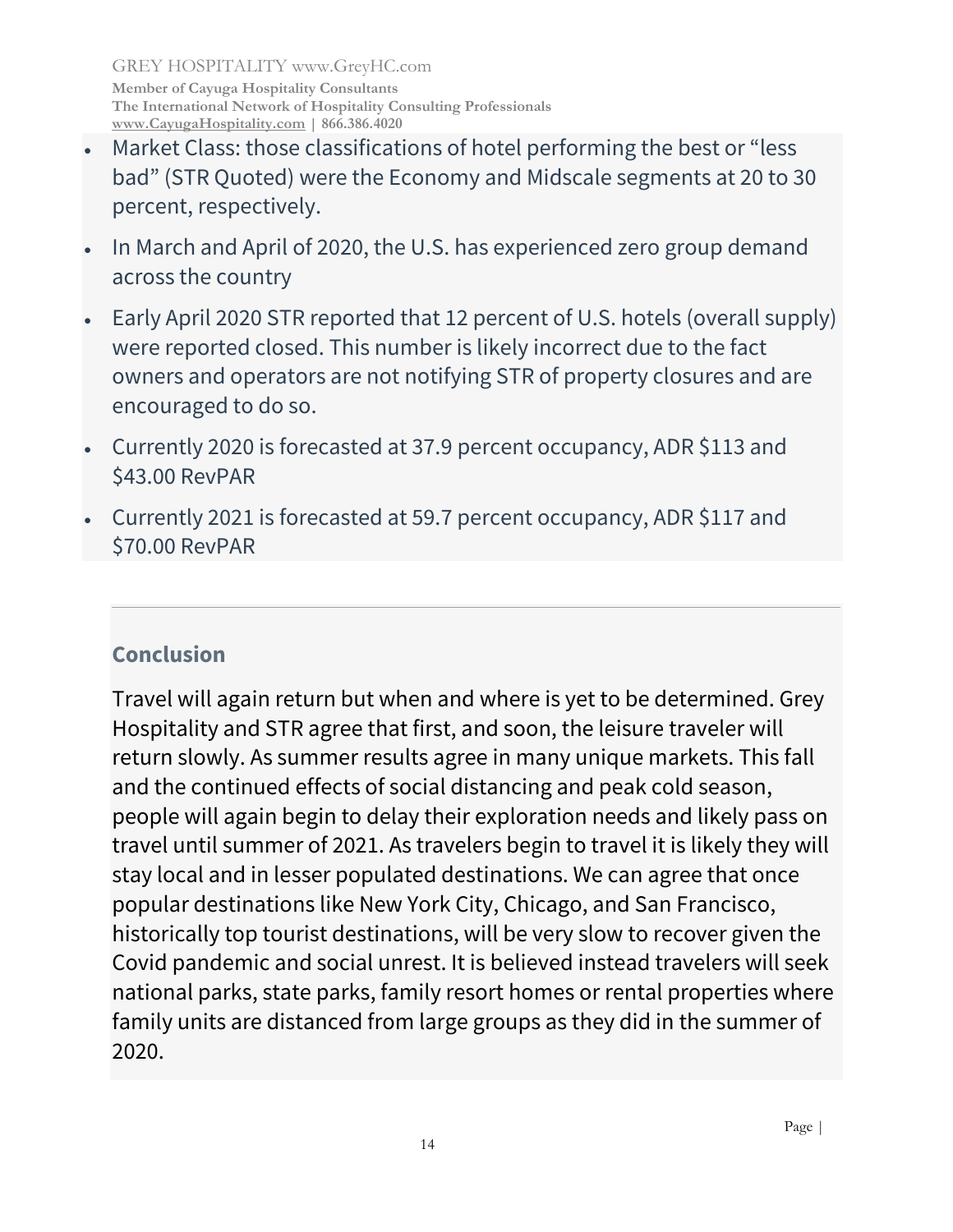Some individuals believe that over the return to stabilization in the lodging industry we may see some consolidation amongst the hotel franchisees, especially amongst the branded products and the resilient unique properties will remain those unique and boutique hotels. We agree. If one desires to travel it will be for a reason and a memorable one.

Hotels will close, inevitably, and businesses and owners will be forced to take a hard look at any new or future investment they make; and they will be looking at ways to optimize cost, short cuts in hospitality will be a result and we hope it's not a long-term strategy, discounted hospitality.

Overall, it is predicted that the world economy, despite taking a severe blow, will be back in a positive direction in a years' time and will take around 3 years to completely overcome the losses the lodging industry, restaurant industry and the individual traveler accrued during this pandemic of 2020.